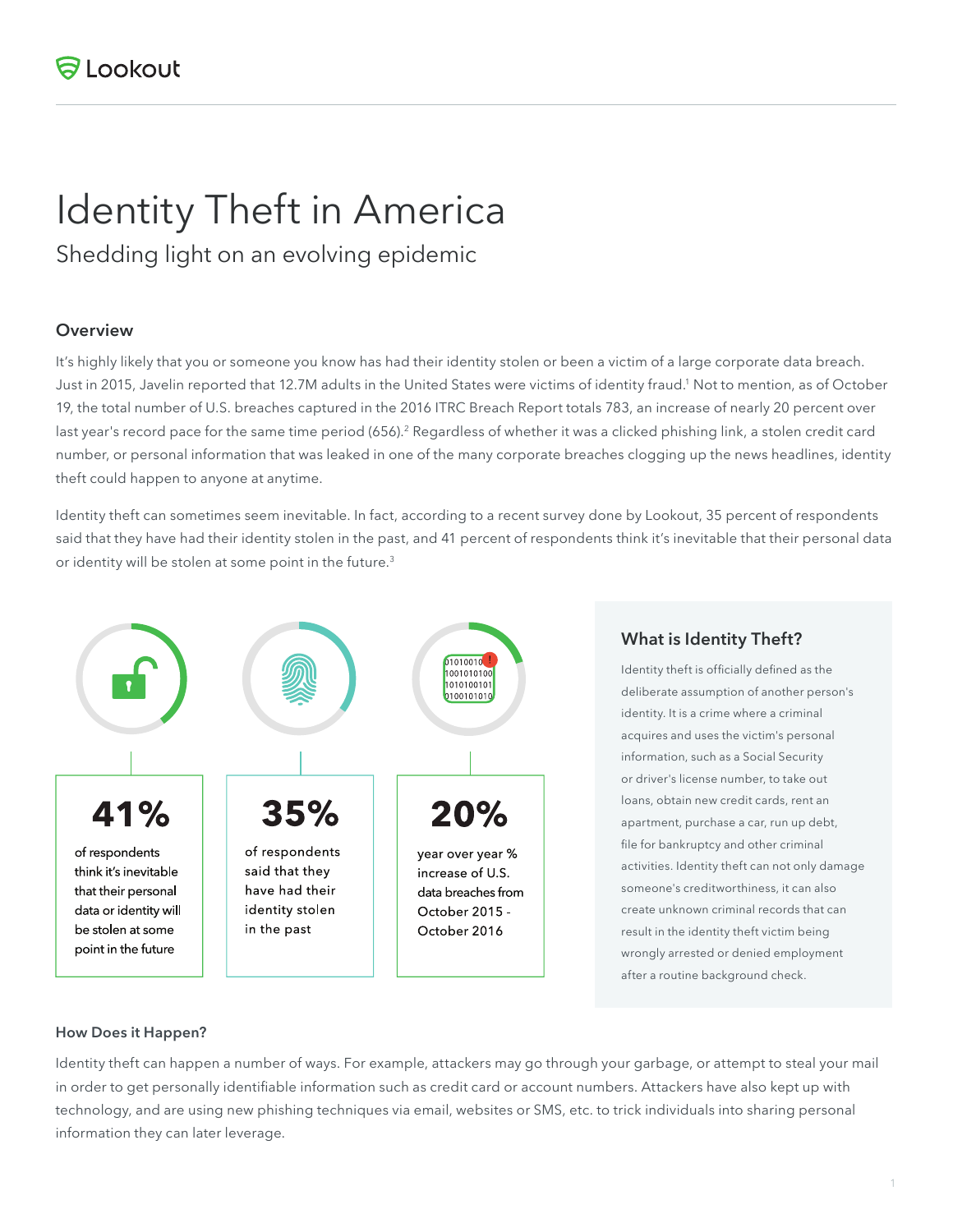A common tactic for identity theft is using information leaked from corporate data breaches to log into existing user accounts. According to a recent Kroll Global Fraud Report, 22 percent of companies reported suffering from information theft in the past year.4 How does this translate to identity theft? Think about the latest news headlines: "Yahoo! Breach leaked over 500M users data" and "LinkedIn Breach: 117 Million Emails and Passwords Leaked". Not to mention that Lookout's survey found that 60 percent of Americans reported that they have shopped or done business with a company that has been breached.

## **Major Corporate Breaches in 2016**

*Number of user credentials impacted* 



Credit card and financial info (like bank account numbers) and email addresses are the most typical types of private information impacted in a breach. Javelin reported that credit card and debit cards are among the most commonly stolen information, together representing 83 percent of the information breached for all consumers.<sup>1</sup>

How does this compare to what information people are most concerned about being stolen? Over 70 percent of Americans are worried about losing their Social Security number, bank account numbers and credit card numbers.



# **Personal Data Concerns**

**How concerned would you be if the following types of information were stolen?** 

*% Very Concerned*

#### **How Do You Find Out?**

Unfortunately, finding out your identity has been stolen, or that your information has been involved in a larger company breach, isn't always a seamless action. You could notice something weird on your bank statement, hear from your credit card after multiple charges have been made, or even read about a massive breach in the news. People rarely hear about an incident quickly, or receive the notification via a means to ensure immediate action - for example, receiving a letter in the mail could take weeks.

## **る**Lookout

1-888-988-5795 | **lookout.com**

© 2016 Lookout, Inc. All rights reserved. Lookout, the Shield Logo, and Everything is OK are registered trademarks of Lookout, Inc. All other brand and product names are trademarks or registered trademarks of their respective holders. 20160930-Lookout-USv1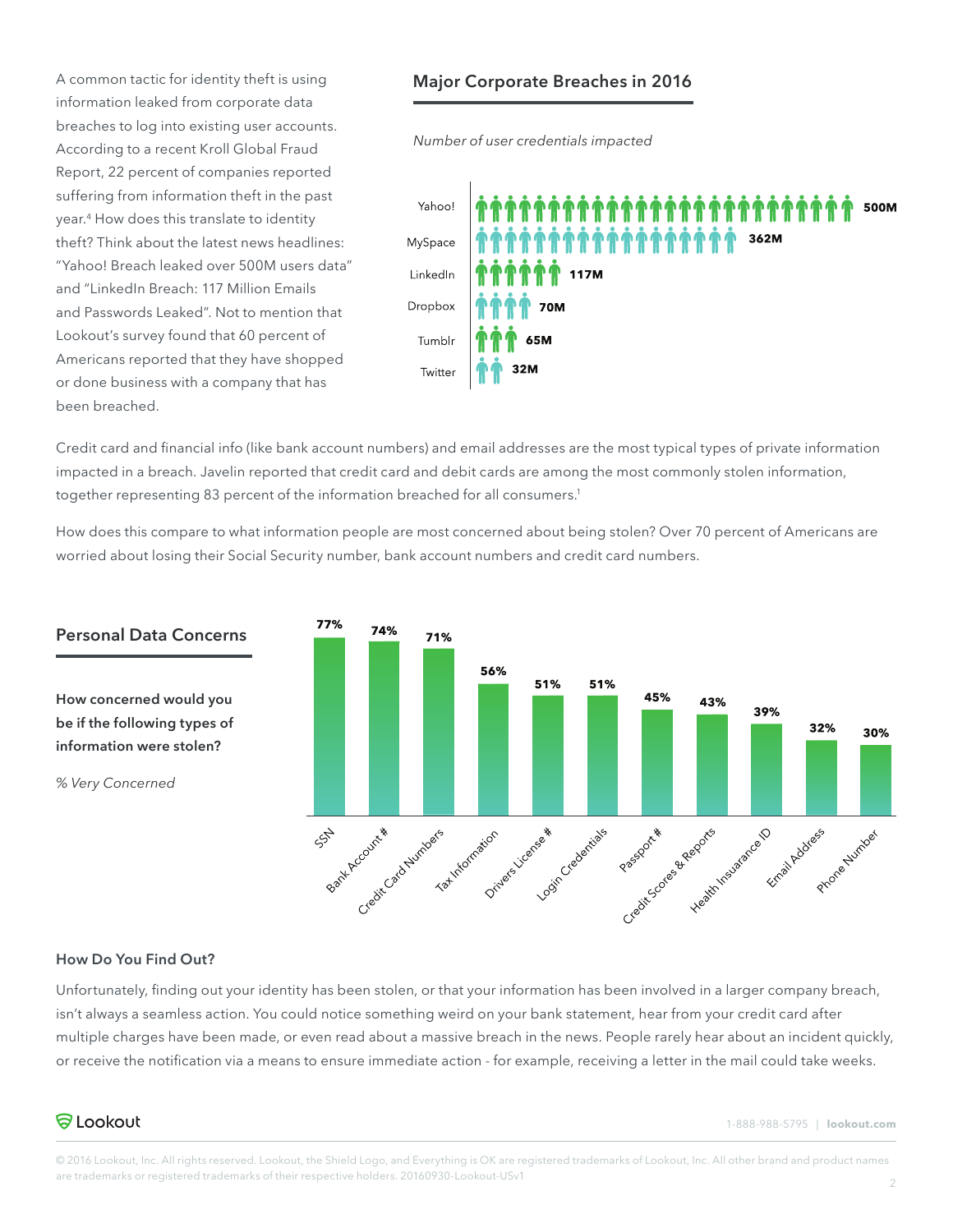In the case of your information being part of a corporate breach, the notification process is even more hazy. Turns out each state has a different law about disclosure timeliness, and when information actually needs to be shared with customers. According to Lookout's survey, mail, news and email are the most common mechanisms by which data breach victims are notified by companies/services. Interestingly, only 12 percent receive word of a breach by SMS/push notification.

## **Data Breach Awareness**

**How were you made aware of the breach?**



## **So Your Identity Has Been Stolen. What Now?**

As shown above, identity theft is something we should all be prepared to deal with. But according to our research, only a quarter of our survey respondents feel confident in knowing what to do if they are a victim of a data breach.

Timing is everything when it comes to protecting your identity. The sooner you can change your passwords, or thwart a thief who stole your identity, the better. Unfortunately our survey found that only 65 percent of victims of corporate data breaches are alerted within the first month, and even less find out about it within the first week. That means that 35 percent of victims don't get notified early enough to take precautionary measures.3

So what can you do? People can take a number of steps to help stay protected from identity theft, and tools to help you take action quickly if your identity is stolen.

How to protect yourself from identity theft:

Use a password manager to generate and store random passwords. This makes sure no two accounts share the same password -- if one is hacked, the others stay safe. Secondly, even if one account shows up in a breach, the randomness of the password will make it almost impossible for attackers to crack.

75% of people aren't clear on what steps to take if their information is breached.

• Enable multi-factor authentication for all your accounts, including email, banks, and your password manager. When logging in from a new device, and every 30 days, you'll need to enter a code from your smartphone. This way, even if an attacker knows your password they still can't get into your account so long as they don't have access to your phone as well.

**る**Lookout

1-888-988-5795 | **lookout.com**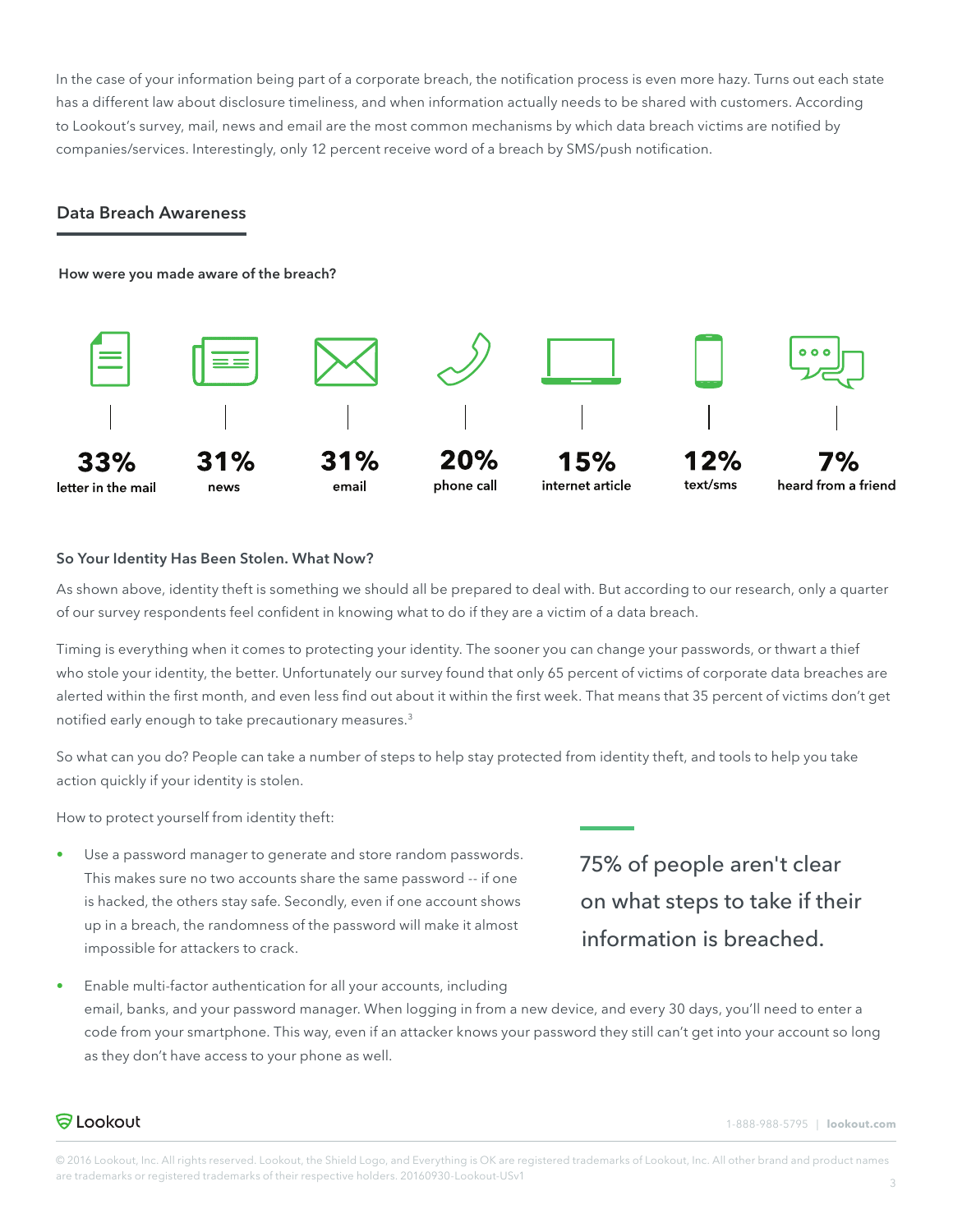- Think before you click. Phishing is an old trick, yet still wildly effective. Attackers are using it over email, SMS messages, and even messaging apps. According to the Anti-Phishing Working Group, there were more phishing attacks in the first quarter of 2016 than any other time in history.
- Be careful when giving out personal information over the phone. Identity thieves may call, posing as banks or government agencies. To prevent identity theft, do not give out personal information over the phone unless you initiated the call.
- Use an app like Lookout to reduce the risk of identity theft:
	- Stay alerted about data breaches: Lookout's Breach Report will alert you if a company, app or service you use has been breached and give you straightforward tips on how to protect yourself.
	- Monitor your identity online: Lookout's Identity Theft Protection will monitor your personal and financial information and provide timely alerts whenever anything is found exposed online.
	- Take action if your identity is stolen: Lookout's certified Identity Restoration Experts are available 24/7 to assist with the time-consuming and overwhelming process of recovering and restoring your identity.



1-888-988-5795 | **lookout.com**

© 2016 Lookout, Inc. All rights reserved. Lookout, the Shield Logo, and Everything is OK are registered trademarks of Lookout, Inc. All other brand and product names are trademarks or registered trademarks of their respective holders. 20160930-Lookout-USv1